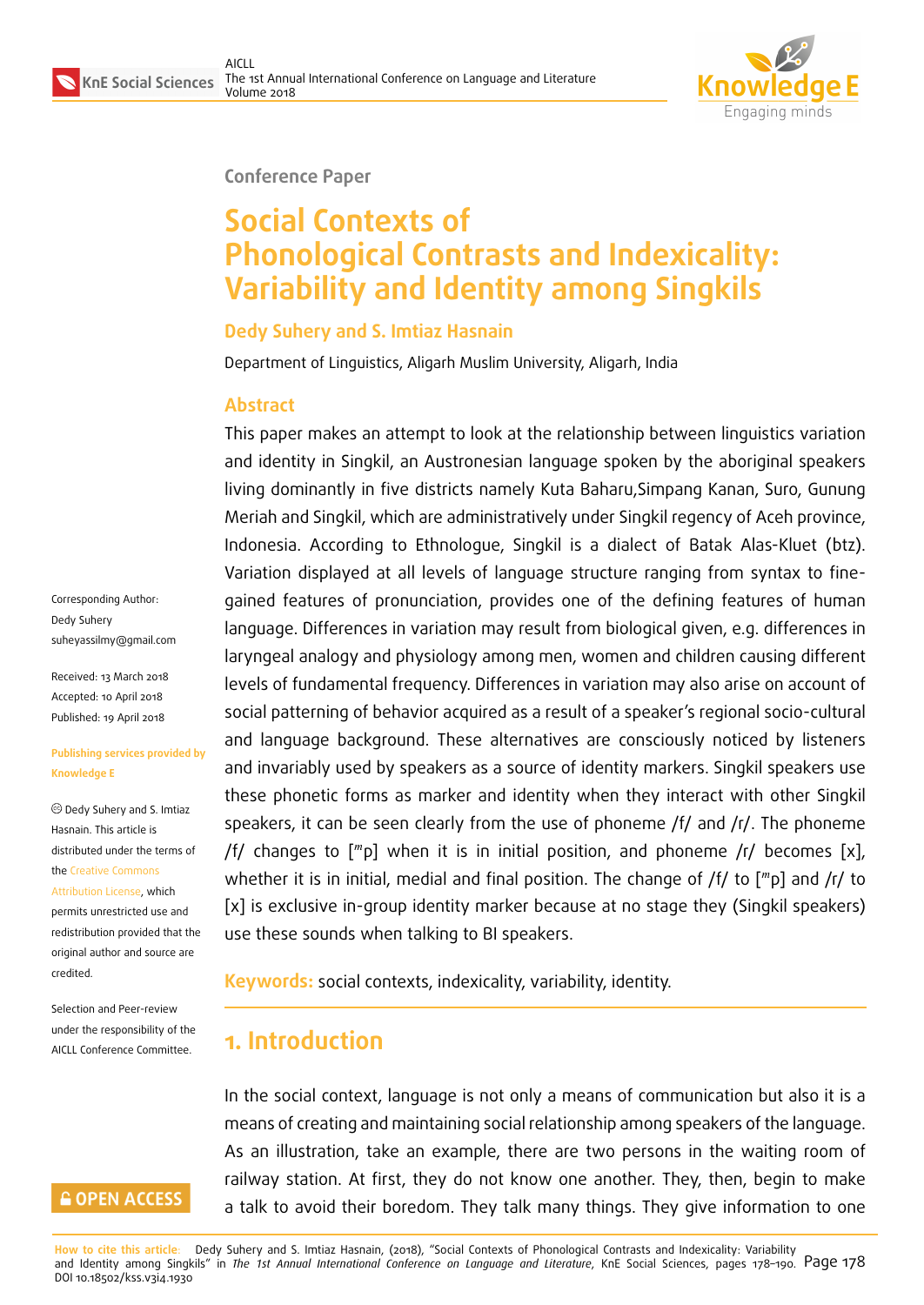



and another. This is the function of the language as a means of communication and at the same time as a means of creating social relationship. If they are from the different social and geographical backgrounds, they will use different dialects. Here, we have what we call social dialect and geographical dialect (Trudgill, 1983:14). For instance, if one of them is someone speaking Indonesian language, who is from North Sumatra, will probably use Indonesian language with a certain accent spoken by people from that part of the country; and the other will probably use the other dialect (Kade-Kade dialect) if he is from Singkil.

The facts show that there are more than one language existing and being used in a given speech community. A situation in which there are, at least, two languages are used is known as a diglossic situation; a person having mastery of two languages and using them alternately is known as a bilingual speaker; and the mastery of two (or more) languages by the individual speaker is known as *bilingualism* (Ferguson, C.A,1959 and Grosjean, 1982: 54)

In the other hands, linguistics has focused on the relationship between linguistic signs and things in the world. So linguists need a way of thinking about how social and personal identities and linguistic forms are related. One influential model of this way begins with the concept of indexicality.

With respect to the above situation, Kade-Kade dialect is a dialect used in Aceh Singkil regency. an Austronesia language spoken by the aboriginal speakers living dominantly in five districts namely *Kuta Baharu, Simpang Kanan, Suro, Gunung Meriah* and Singkil, which are administratively under Singkil regency of Aceh province, Indonesia. According to Ethnologue, Singkil is a dialect of Batak Alas-Kluet (btz).

According to Central Bureau of Statistics of Singkil regency 2015, the Singkil speakers or Kade -kade are very dominant who live in this regency. It can be seen from the demographic distribution of Singkil speakers in different areas of Singkil regency is given in Table 1.1 below.

### **2. Literature Review**

The notion of indexicality derives its inspiration from Peircean concept of 'index'. Indexicality shows how the relationships between categories and concept on a macrosociological plane manifest or translate themselves in everyday exchanges and conversational interaction between individuals. Silverstein has been an influential contribution to the indexicality theory. His work echoes the taxonomy provided by Labov (1972: 178-80), which suggests that linguistics variable can carry different social meaning arising out of 'indicator', 'marker' and 'stereotype'. According to Labov, a variable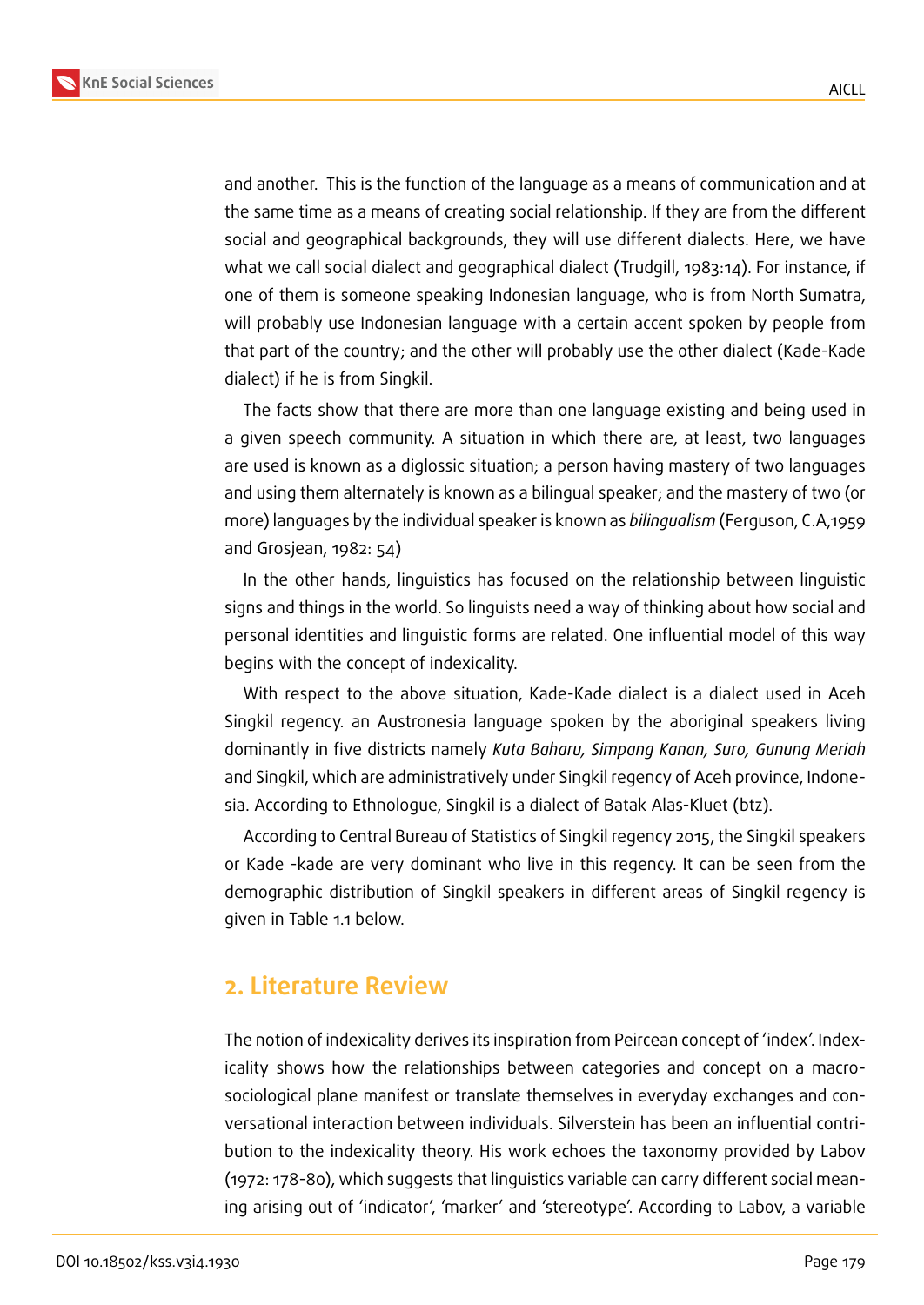| No | <b>Sub-Districts</b> | Number of<br><b>Speakers</b> |
|----|----------------------|------------------------------|
| 1  | Danau Paris          | 723                          |
| 2  | GunungMeriah         | 30.869                       |
| 3  | Kota Baharu          | 6.332                        |
| 4  | Kuala Baru           | 229                          |
| 5  | PulauBanyak Barat    | 20                           |
| 6  | PulauBanyak          | 50                           |
|    | SimpangKanan         | 12.495                       |
| 8  | Singkil              | 5.500                        |
| 9  | Singkil Utara        | 723                          |
| 10 | Singkohor            | 2.500                        |
| 11 | Suro                 | 8.829                        |
|    | Total                | 68.270                       |

Table 1: The Demographic Distribution of Singkil Speakers in Singkil Regency (Central Bureau of Statistics of Singkil Regency, 2015).

feature can be seen as an indicator when the speakers themselves remain unaware of its function of group membership and use variant from in different social contexts.

The three types of social meanings outlined by Labov correspond with the three others of indexicality namely first-order of indexicality, second- order of indexicality and third- order of indexicality, as proposed by Silverstein.

Social contexts of language choice have been understood by adopting two basic approaches proposed by Auer & Di Luzio (1992) and Li Wei (1998). These two approaches have been characterized as:

- (a) Brought- along meaning: this approach views identity construction as primarily indexical. It believes that language x indexes an identity as an X-er, whereas language Y indexes as Y-er because it is achieved by speaking Y-ish. Here it is in and through the interaction that social meaning is 'brought along' for constructing an identity. The existing situation in Indonesia, where Bahasa Indonesia is used in all formal situations for examples in school, university, government offices etc (Departemen Pendidikan dan Kebudayaan, 1998) and Singkil language being confined to informal domains of language use, clearly attests the existence of Ferguson's classical conception of diglossia. The complementary languages: the 'high' language (H) used for formal purposes and the 'low' language (L) used for informal purposes, provide a framework for understanding indexicality for a given language choice.
- (b) Brought about meaning: the brought about meaning is used for constructing an identity by bringing both the local and cosmopolitan identities. This approach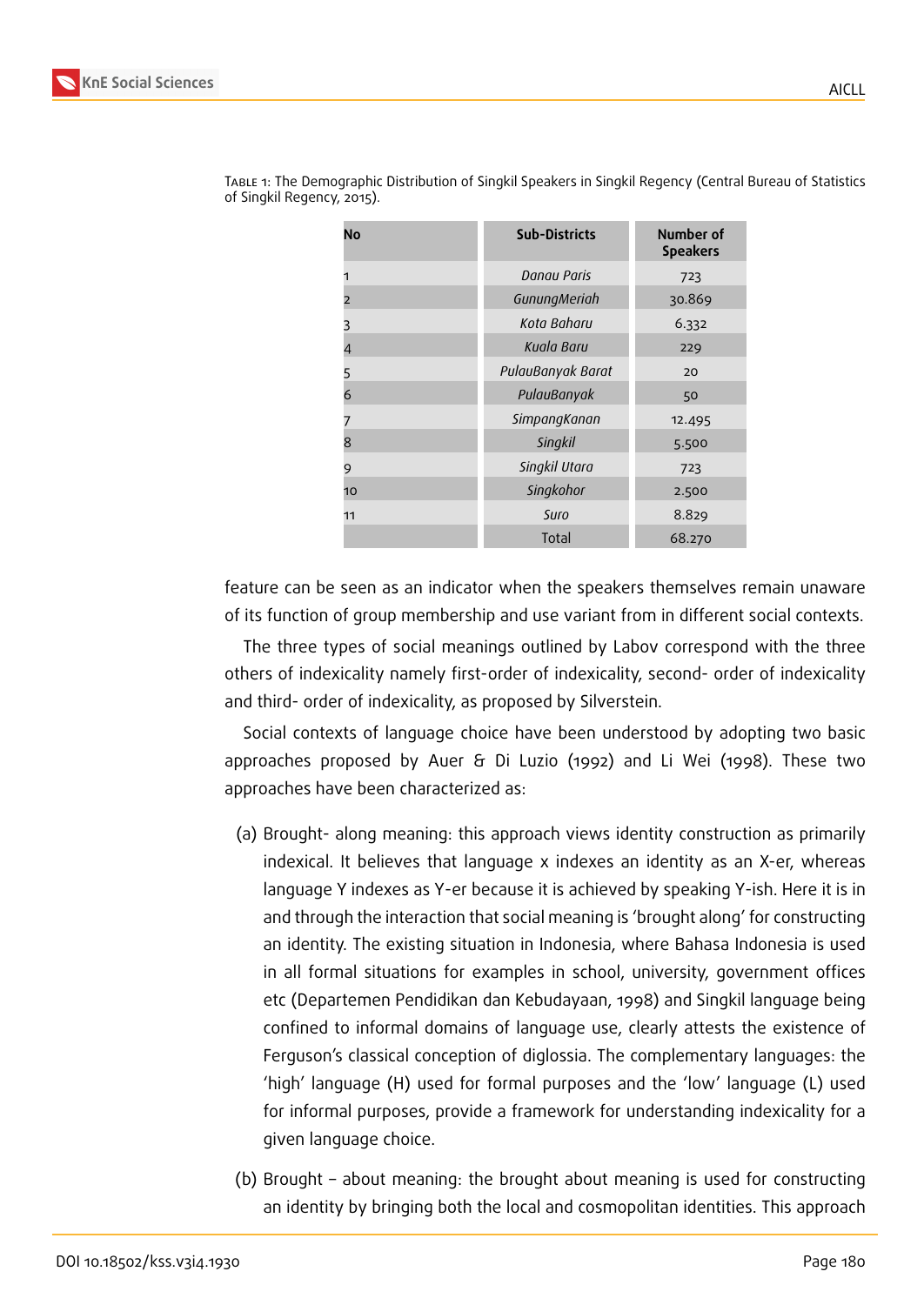

AICLL

suggests that speakers commit themselves to using dominant language (Bahasa Indonesia) when needed, and at the same time discard using dominant language at home and instead used their local and authentic forms for indexicalty and identification. These contrastive sounds, referred as 'shadows' by Hill (2005), serve as "evidence of patterning and recurrence in the community to tie them and potential social types". According to Mendoza-Denton (2010) 'Brought – about meaning' approach also creates a possibility of producing hybridism and new indexicalities because of its commitment to local and cosmopolitan identities.

# **3. Research Method**

In this research, there are methods and techniques done by researchers to collect and analyze data. To conduct this research, the techniques used participant observation and interview; furthermore, the researchers applied the descriptive qualitative method. Bogdan and Taylor (in Basrowi and Sudikin, 2002) said that qualitative research is a research procedure that produce descriptive data in the form of speeches or writings and behavior of those being observed. Thus, this method enables researchers to show the description, fact and the accuracy of data naturally. 20 Singkils speakers involving 10 males and 10 females were the object of this research. This research was carried out in five districts, namely; *Kuta Baharu, Simpang Kanan, Suro, Gunung Meriah* and *Singkil*. From each district were taken 4 Singkil speakers.

To collect the data, the researchers applied several systematic techniques; first, determine a place for doing research. Second, determine the target that will be the sample of the research, third, enter the field, interview, record and take a note the spoken and written words or sentences produced by the Singkils. Finally, ask them to utter the request words were from the researchers.

# **4. Discussion**

The descriptions and analyses of the findings are directed to answer the research questions: (1) what are the contrastive phonological sounds found in Singkil speakers? (2) How is the indexicality found in Singkils?

In line with the research questions, the followings are the answers of the research questions mentioned above. In order to get phonological contrasts and indexicality from 20 Singkils, the researchers are concerned with phonemic and phonotactic discrepancies between the Singkils' own language (Kade-Kade) and the L2 language (Indonesian language).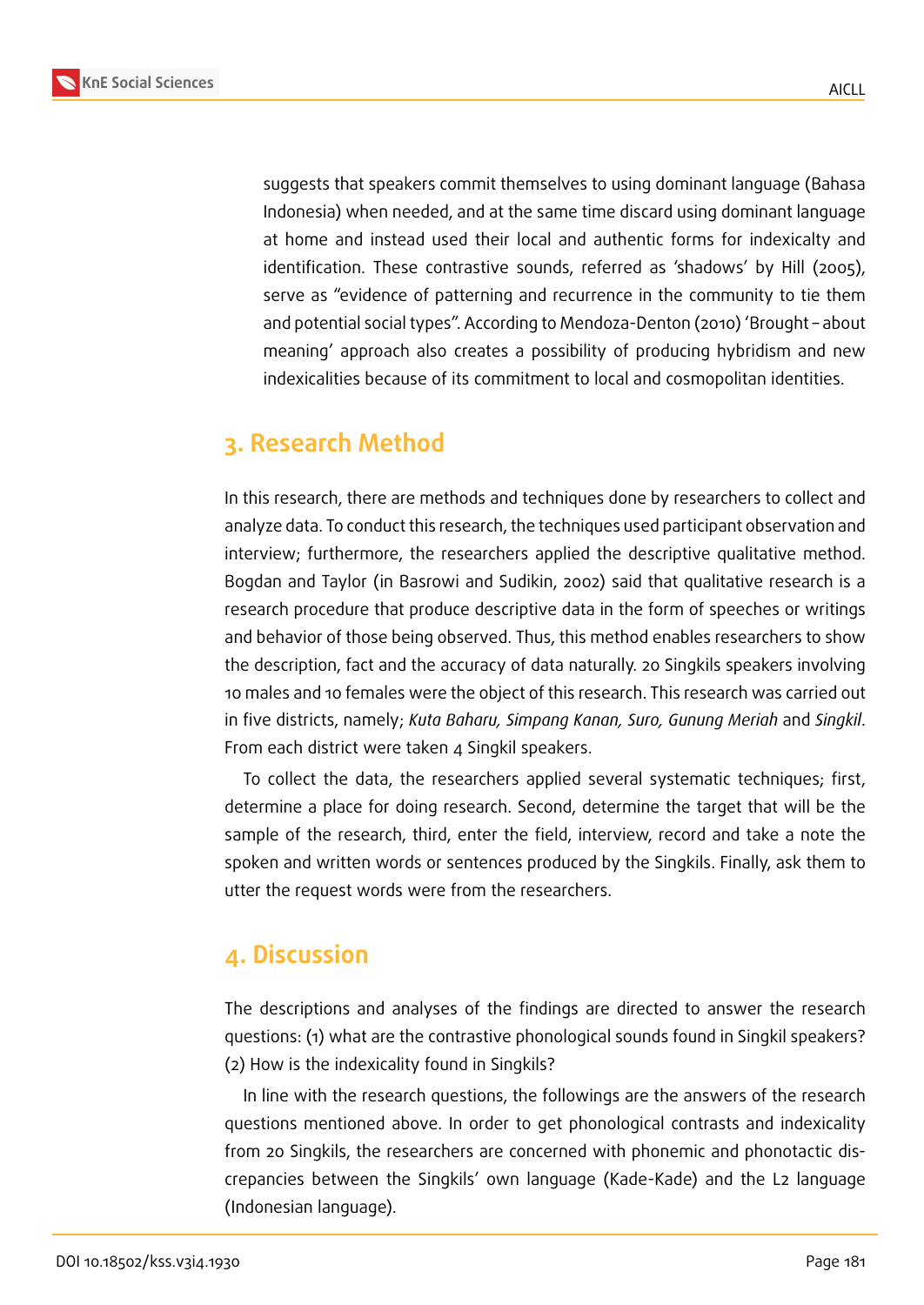# **4.1. Contrastive Phonological Sounds in Singkils**

**4.1.1. Phoneme /f/ in Bahasa Indonesia & Singkil**

The phoneme /f/ in Bahasa Indonesia appears in initial and medial positions. And this phoneme in Singkil also occurs in initial and medial positions. In the phonetic features, they are different. The phoneme /f/ in Bahasa Indonesia is labio dental, fricative and voiceless. Meanwhile, the phoneme /f/ in Singkil is not quite labio dental, rather it is very close to bilabial /p/. The phoneme /f/ is changed to [p]. Kade-Kade does not have any word carrying, hence the three words here are borrowed from Indonesian language. In the phonetics features, the phoneme /f/ in Singkil occurs in initial position is  $[m<sub>p</sub>]$  and is nasalized. And in final position is devoicing [p]. The following are its analyses:

#### **PHONEMIC OPPOSITIONS**

| <b>BAHASA INDONESIA</b>               | <b>SINGKIL</b>                                                                            |
|---------------------------------------|-------------------------------------------------------------------------------------------|
| Initial: 'fitnah' [fitnah] = slander  | 'fitnah' $[m$ pitnah] = slander                                                           |
| Medial: lafal' [lafal] = read         | 'lafal' [lapal] = read                                                                    |
| Final: 'taraf' [taraf] = standard     | 'taraf' [tarap] = standard                                                                |
|                                       | In short, the Singkil speakers are however familiar with $/f/$ as they pronounce it while |
| reading Qoran. See diagram 4.1 below: |                                                                                           |



From the diagram above, it can be seen that the phoneme /f/ becomes  $[\text{m}p]$  and it occurs in initial position. It was only happened when the Singkils were speaking to the other Singkil speakers and not to other group speakers. It can be seen from the instances below:

(1) A: *Kune kona bisa ia fitnah bakhi?*

[kune, kona, bisa, ia, mpitnah, baxi]?

'why did you slander him yesterday¿

B: *Odak lot aku pitnah ia bakhi*

[oda?, lot, aku, "pitnah, ija, baxi]

'No, I did not slander him yesterday'

From the sentence above, A and B are Singkil speakers, and then, one of them used ["p] when interacting with the other Singkil speakers. It shows that the phoneme /f/ in 'fitnah' changes to [""pitnah], it is due to the manner of Singkil speakers' speech.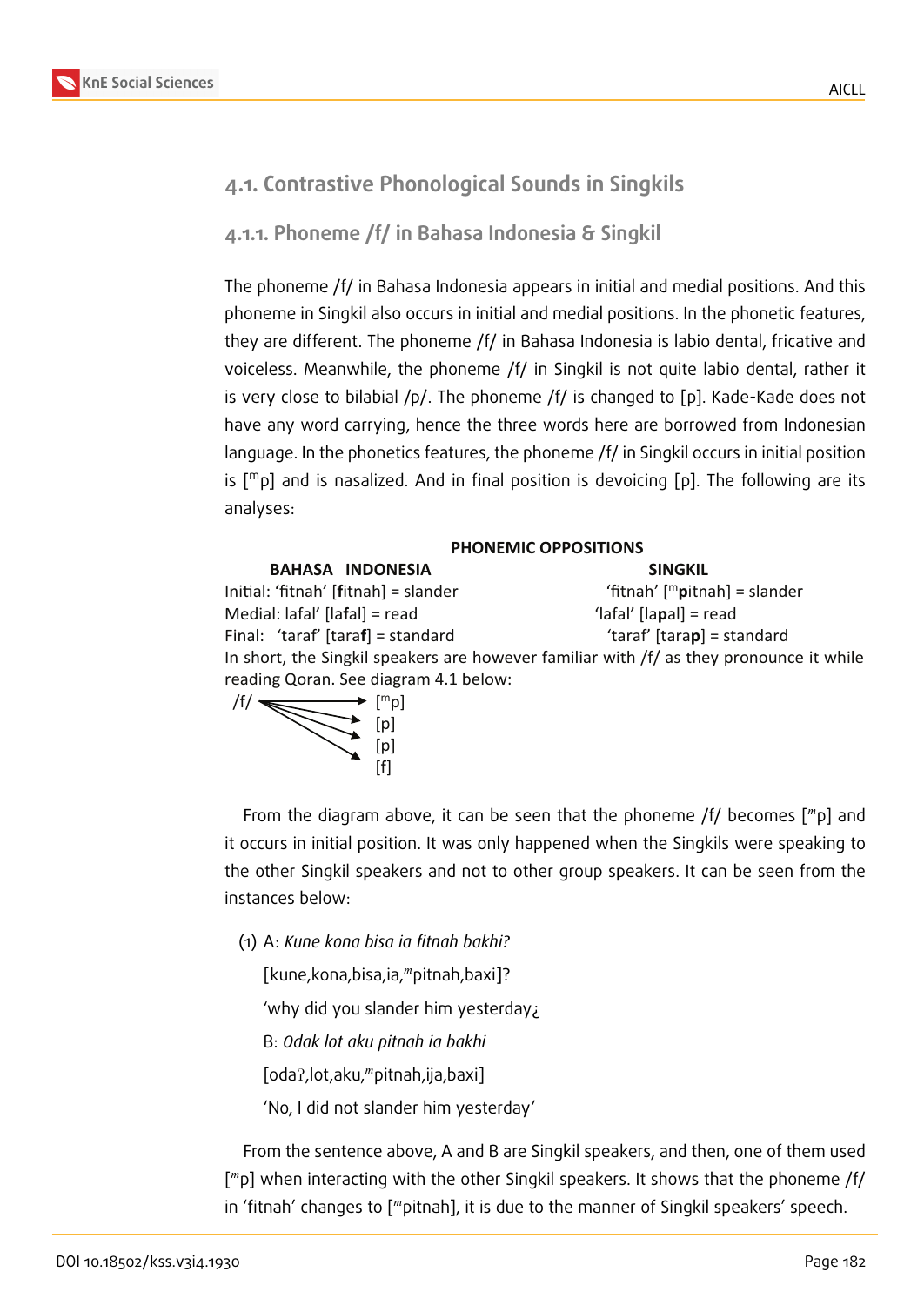The phoneme /f/ becomes [p] in diagram above can occur when the Singkils interacting with their group and also out of their group. And the position of /f/ becomes [p] in medial position. It can be seen from the following sentences:

(2) A: *Cok kona lafalkan lebek doa tidukh*

[co?, kona, lapalkan, labe?, doa, tidux]

'Can you read du'a before sleeping¿

B: *aku makden hafal doa idi*

[aku,ma?den,hapal,doa,idi]

'I have'nt memorized it yet'.

(3) A: *Apa yang kamu hafal tadi malam?*

[apa,jaŋ,kamu,hapal,tadi,malam]

'What did you memorize last night¿

B: *Aku hanya membaca, bukan menghafal*

[aku,hajã,m@mbaca,bukan,m@ŋhapal]

'I only read, didnot memorize last night'.

From the sentence 2 above, where A and B are Singkil speakers. They use [p] when interacting with their group. Meanwhile in sentence 3, where A is a Singkil speaker interacts with B is from out of Singkil speaker. From two sentences above, it shows that the phoneme /f/ becomes [p] can occur when the Singkils interacting with their group and also out of their group.

### **4.1.2. Phoneme /v/ in Bahasa Indonesia & Singkil**

The phoneme /v/ in Bahasa Indonesia appears in initial and medial positions. And this phoneme in Singkil also occurs in initial and medial positions. In the phonetic features, they are different. The phoneme /v/ in Bahasa Indonesia is labio dental, fricative and voiceless. Meanwhile, the phoneme /v/ in Singkil is not quite labio dental, stop and it is very close to bilabial  $/p/$ . The phoneme  $/v/$  is changed to [p]. As there is no word of the phoneme /f/ in Singkil because the two words here are borrowed from Indonesian language. The following are its analyses.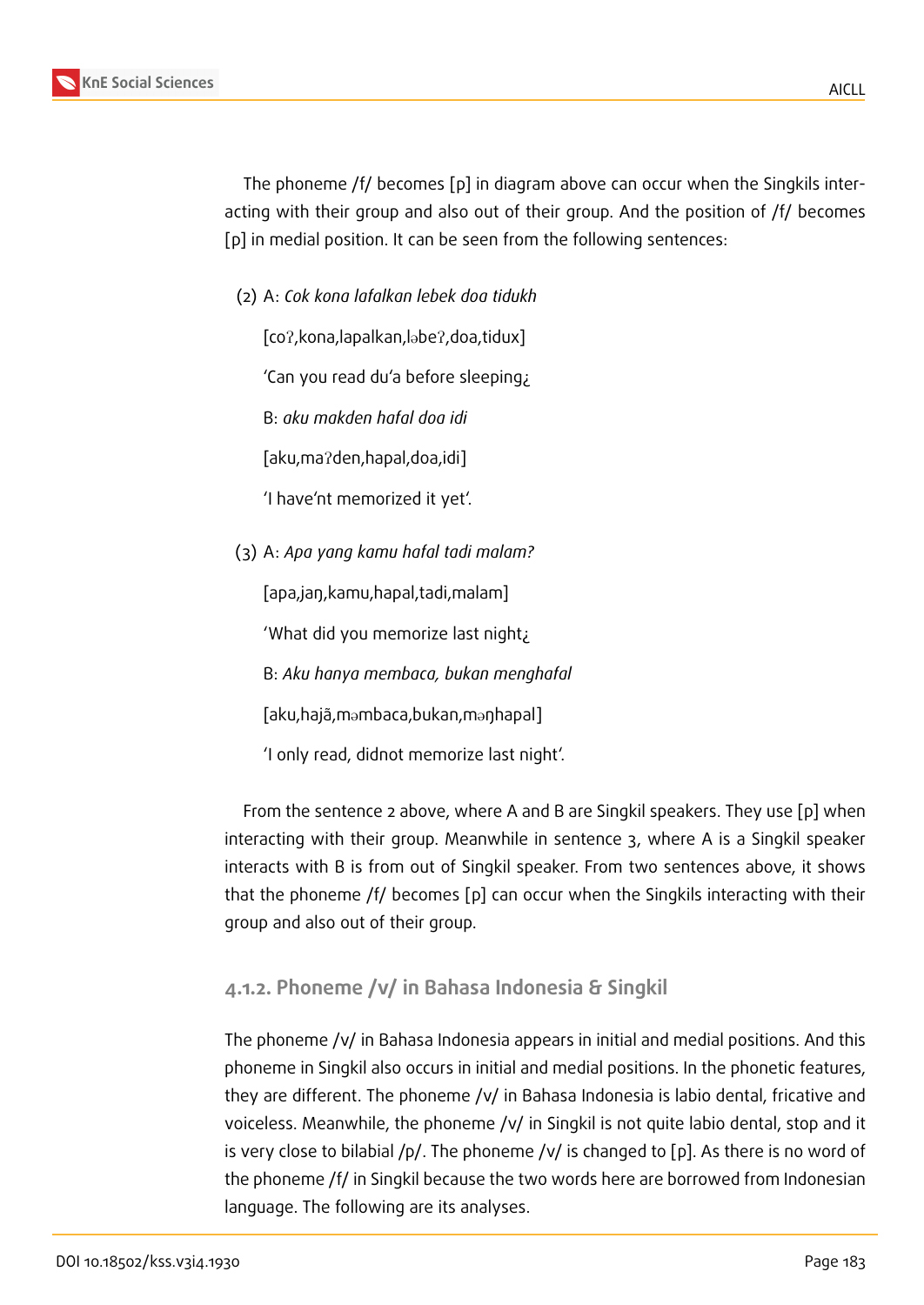#### **PHONEMIC OPPOSITIONS**

| <b>BAHASA INDONESIA</b>                                                               | <b>SINGKIL</b>                |
|---------------------------------------------------------------------------------------|-------------------------------|
| Initial: 'vitamin' [fitamin] = vitamin                                                | 'vitamin' [pitamin] = vitamin |
| Medial: 'revisi' [refisi] = revise                                                    | 'revisi' [repisi] = revise    |
| Final: nothing                                                                        | nothing                       |
| From the analysis above, it shows that the phoneme /v/ becomes [p] in initial, medial |                               |
| and not in final position. See the diagram 4.2 below:                                 |                               |
| $\overbrace{\qquad \qquad }^{(v)}$<br> p                                              |                               |
| .pJ                                                                                   |                               |

From the diagram above, it can be seen that the phoneme /v/ becomes [p] when it occurs in initial and medial position. It was only happened when the Singkils were speaking to the other Singkil speakers and also to other group speakers. It can be seen from the sentences below:

(4) A: *Kona minum vitamin kade?.. kok bisa' gomok begen*

[ko,minum,pitamin,apa,ko?,bisa?,gomo?,bega'n]

'What vitamin do you drink till you are fat like this¿

B: *Khajin olah khaga dan minum susu*

[xajin,olah,xaga,dan,minum,susu]

' I am used to do exercise and drink milk'

(5) A: *Kacau laporan kali ini, habis direvisi semua..*

[kaco,laporan,kali,ini,abis,direpisi,semua]

'The report is harmful, it should be revised at all'.

B: *Biasa tu, santai ja.*

[bijasa,tu,sante,ja]

'It is normal, just be relaxed'.

From the sentence 4,there are two speakers, such as A and B. And both of them are from Singkil speakers. When they were speaking to each other the phoneme /v/ in 'vitamin' changes to [p]. And the sentence 5, it has two speakers are A as Singkil speaker and B from out of Singkil, when they were speaking to each other the phoneme /v/ changes to /p/ which is in medial position.

### **4.1.3. Phoneme /z/ in Bahasa Indonesia & Singkil**

The phoneme /z/ in Bahasa Indonesia appears only in word initial and medial positions. And it is voiced, alveolar and fricative. And it can be put in the initial and medial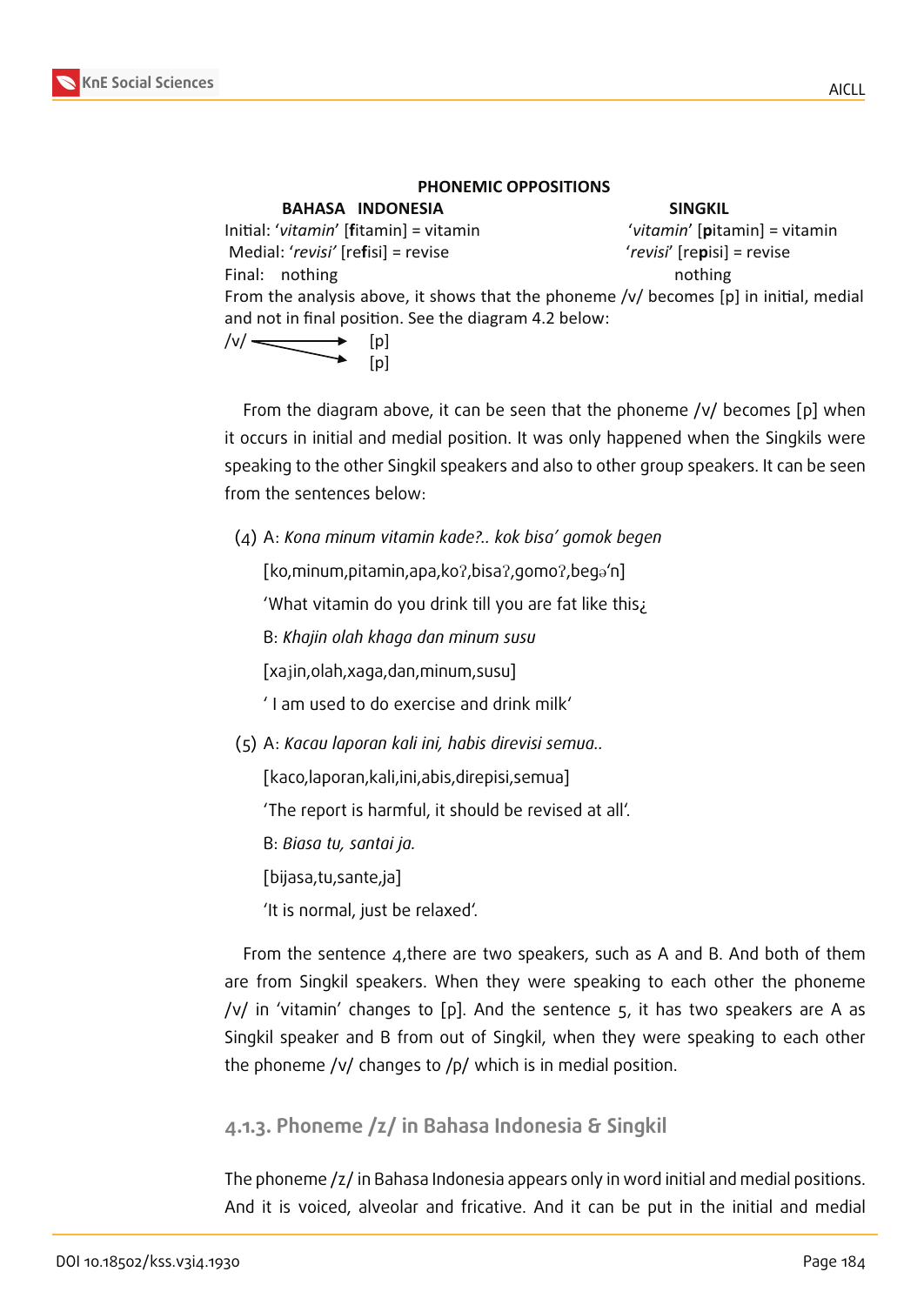

positions. While in Singkil, the phoneme /z/ is not alveolar and fricative but it is voiced, palatal stop and affricative. So the speakers of Singkil usually pronounce  $[i]$  for the phoneme /z/. The following are its analyses.

| PHONEMIC OPPOSITIONS                                      |                                     |  |
|-----------------------------------------------------------|-------------------------------------|--|
| <b>BAHASA INDONESIA</b>                                   | <b>SINGKIL</b>                      |  |
| Initial: 'zakat' [zakat] = tithe                          | 'zakat' [ $\text{rk}$ akat] = tithe |  |
| Medial: $\ell$ <i>lezat'</i> [lə <b>z</b> at] = delicious | 'lezat' [lətat] = delicious         |  |
| Final: Nothing                                            | nothing                             |  |

From the analysis above, it shows that the phoneme  $\frac{z}{1}$  becomes  $\left[\frac{z}{2}\right]$  in initial, medial and not in final position. See the diagram 4.3 below:



From the diagram above, it can be seen that the phoneme  $\mathfrak{z}/\mathfrak{b}$  becomes [i] when it occurs in initial and medial position. It was only happened when the Singkils were speaking to the other Singkil speakers and also to other group speakers. It can be seen from the sentences below:

(6) A: *kapan zakat fitrah diberikan rupanya?*

[kapan,jakat, "pitxah, diberikan, rupajã]?

'When will the Zakat be given anyway¿

B: *O.. biasanya tu dikasi sebelum hari raya idul fitri..*

[o]…[biasajã,tu,dikasi,s@belum,haxi,raya,idul,pitri]

'O… it is usually given before the day of I'ed Fitri'

(7) A: *Bekune khohoh omakku dai,gek?*

[bakune,xohoh,oma?ku,dai,ge?]

'How was the dish of my mother just now?'

B: *Lezat ku khasa dai khohoh emakmu, enakmo*

[l@Jat,ku,xasa,dai,xohoh,@maPmu,enaPmo]

'Your mom's dish was very delicious, it was great'.

From the sentence 6 and 7, there are two speakers in 6, such as A and B. A is singkil speaker and B is out of Singkil. When they were speaking to each other, the phoneme  $\frac{1}{2}$  in 'zakat' changes to [i]. And the sentence 7, it has two speakers are A and B from Singkil speakers, when they were speaking to each other the phoneme /z/ changes to  $/j/$  which is in medial position.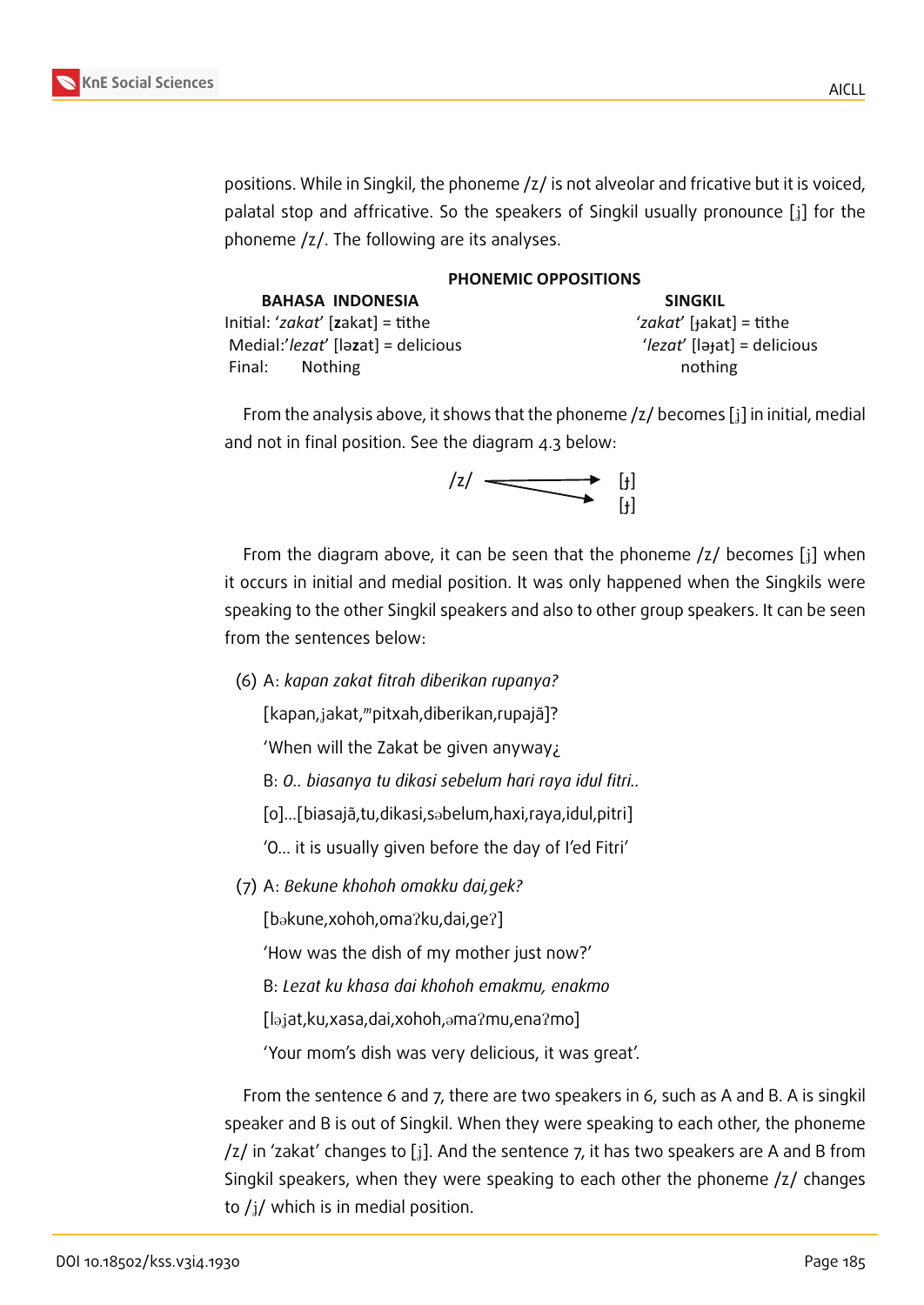

### **4.1.4. Phoneme /**S**/ in Bahasa Indonesia & Singkil**

The phoneme  $\int \int f$  in Bahasa Indonesia appears only in word initial and medial positions. And this phoneme  $/$   $/$  is voiced, palato alveolar and fricative. And it can be put in the initial and medial positions. While in Singkil, the phoneme  $\int \int f$  is pronounced [s]. It is alveolar and fricative. The following are its analyses.

| <b>PHONEMIC OPPOSITIONS</b>                      |                                  |  |
|--------------------------------------------------|----------------------------------|--|
| <b>BAHASA INDONESIA</b>                          | <b>SINGKIL</b>                   |  |
| Initial: 'syarat' [ $\int$ arat] = qualification | 'syarat' [saxat] = qualification |  |
| Medial: ' $t$ amasya' [ tamas a] = picnic        | 'tamasya' [ tamasa] = picnic     |  |
| Final: Nothing                                   | nothing                          |  |

From the analysis above, it shows that the phoneme  $\int \int f$  becomes [s] in initial, medial and not in final position. See the diagram 4.4 below:



From the diagram above, it can be seen that the phoneme  $\int \int f$  becomes [s] when it occurs in initial and medial position. It was only happened when the Singkils were speaking to the other Singkil speakers and also to other group speakers. It can be seen from the sentences below:

(8) A: *Tolong kau SMS kan dulu, apa ja syaratnya?*

[toloŋ,ko,es,em]es][kan,dulu,apa,Ja,saratjã]

'May you send me the message what the requirements are?'

B: *Bentar lagi ya*

[bantar,lagi,ja]

'After few minutes'

(9) A: *Tuhumang keluakhga pak Ali laus tamasya sada minggu sekali du?*

[kade,keluaxga,pa?,ali,laus,tamasa,sada,miŋgu,sakali]

'Is Mr ali's family go to picnic once in a week?'

B: *Wei, kalaki laus bertamasya sada minggu sekali*

[wei,kalaki,laus,b@xtamasa,sada,miŋgu,s@kali]

'Yes, they go to picnic once in a week'

From the sentence 8 and 9, there are two speakers in 8, such as A and B. A is singkil speaker and B is out of Singkil. When they were speaking to each other, the phoneme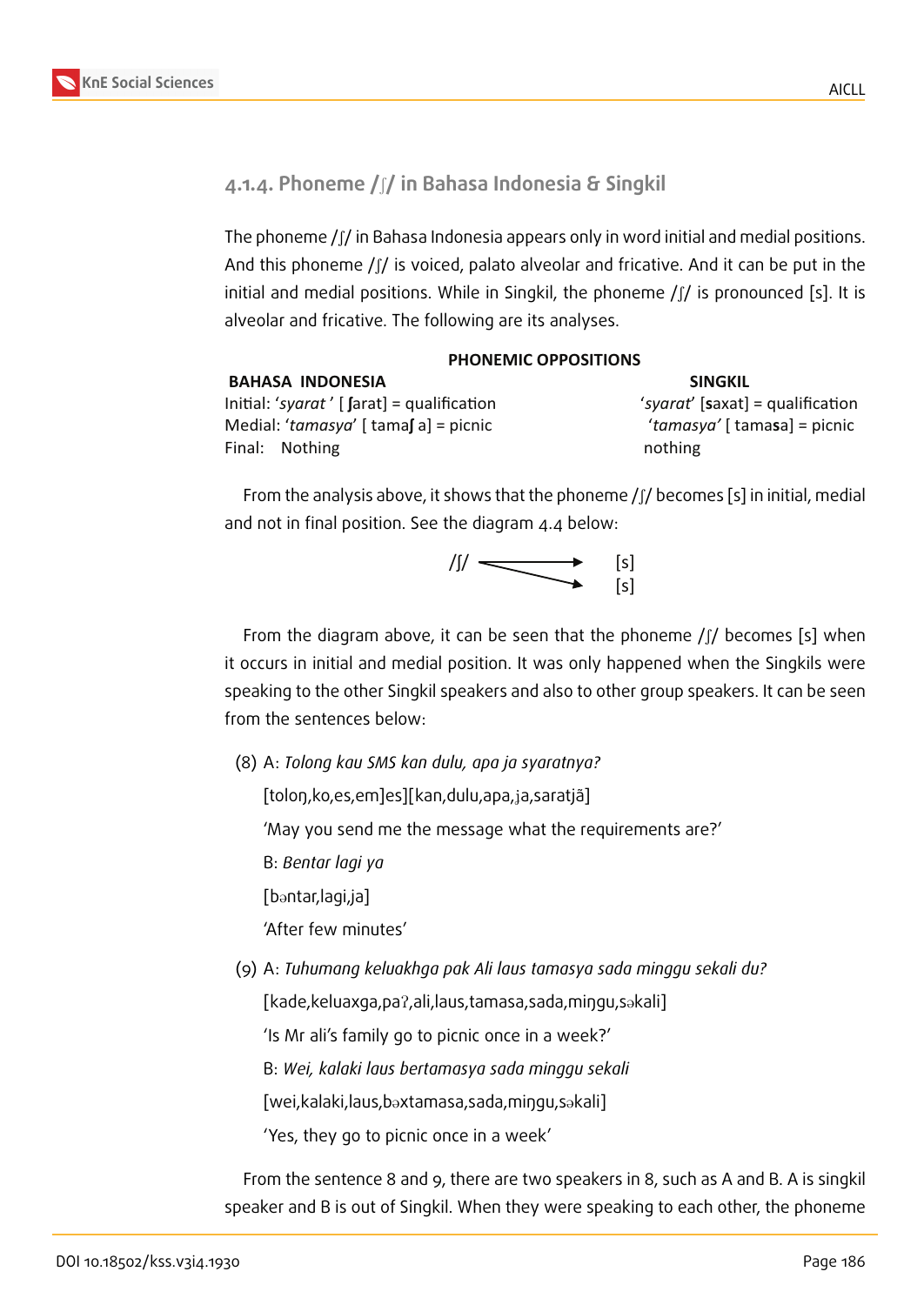

 $/$   $\beta$  in 'syarat' changes to [s]. And the sentence 9, it has two speakers are A and B from Singkil speakers, when they were speaking to each other the phoneme  $\int \int$  changes to /s/ which is in medial position.

### **4.1.5. Phoneme /r/ in Bahasa Indonesia & Singkil**

The phoneme /r/ in Bahasa Indonesia is trilled and alveolar and it occurs in initial, medial and final positions. This phoneme has different sound when the Singkil speakers produce it. The Singkil speakers pronounce  $\sqrt{r}$  becomes [x]. [x] is velar, fricative and voiced. And  $/x/$  is in three positions namely initial, medial and final. Its phonemic oppositions and phonetic features as follows:

| PHONEMIC OPPOSITIONS             |                                    |  |
|----------------------------------|------------------------------------|--|
| <b>BAHASA INDONESIA</b>          | <b>SINGKIL</b>                     |  |
| Initial: 'ramai'[ramai]= crowded | 'rami' [xami] =ramai = crowded     |  |
| Medial: 'harta'[harta]= treasure | 'harta' [haxta] = harta = treasure |  |
| Final: 'umur' [umur] = age       | 'umur'[umux]=age                   |  |

From the analysis above, it shows that the phoneme /r/ becomes [x] in initial, medial and final position. See the diagram 4.5 below:



From the diagram above, it can be seen that the phoneme /r/ becomes [x] when it occurs in initial, medial and final position. It was only happened when the Singkils were speaking to the other Singkil speakers. If the Singkil speakers were interacting with other group, [x] is changing to normal [r]. It can be seen from the sentences below:

(10) A: *kapan zakat fitrah diberikan rupanya?*

[kapan,Jakat,pitrah,diberikan,rupajã]?

'When will the *Zakat Fitrat* be given¿

B: *o.. biasanya tu dikasi sebelum hari raya idul fitri..*

[o]…[biasajã,tu,dikasi,s@belum,hari,raya,idul,pitri]

'O.. it is usually be given before I'ed day'.

(11) A: *anakmu umurnya berapa?*

[anaPmu,umurjã,b@rapa]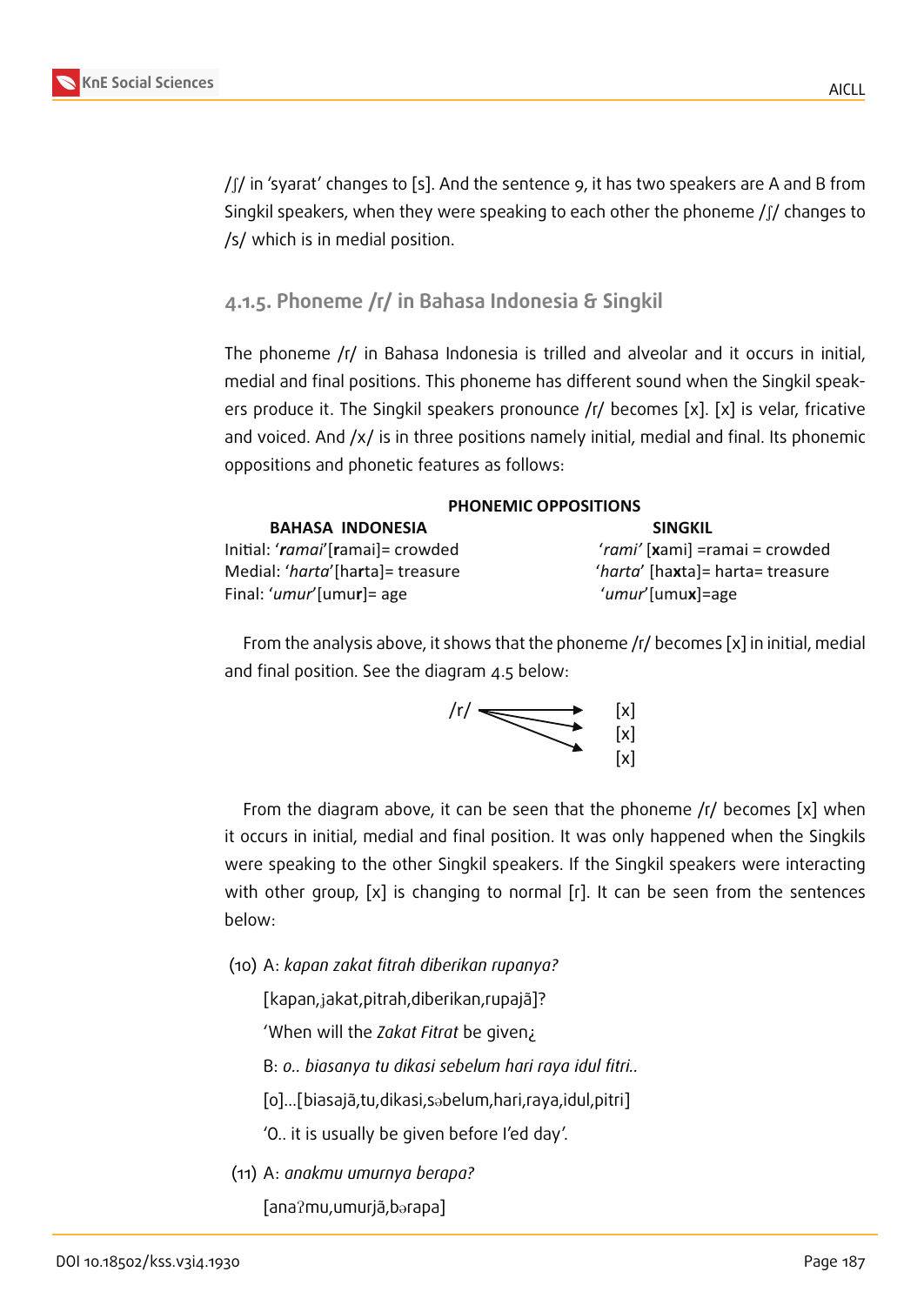'How old is your son?' B: *Sekitar lima tahun gitu* [sakitar,lima,tahun,gitu] 'He is around 5 years old'.

From the sentence 10 and 11, there are two speakers in each conversation such as A and B. A is singkil speaker and B is out of Singkil. When they were speaking to each other, the phoneme /r/ in 'fitrah' and 'umur' do not change and still remain [r]. On the other hands, the phoneme /r/ will change to [x] whether it is in initial, medial and final position, when the Singkil speaker interacting with other Singkils. It can be shown from following sentences:

(12) A: *Bekune pana hadean khamisu kidah*?

[bakune,kita,oda?,simbah,bakhi]

'Look at it is crowded! What happens there?'.

B: *Lot metendeng antakha motokh pake Honda dai*

[ lot,m@tendeŋ,antax,motox,pake,Honda,dai]

'There is an accident between Honda and car'.

(13) A: *Kona enggo beak, jadi mengkade kona kekhajo leja tole?*

[kona,aŋgo,beak,jadi,meŋkade,kona,kaxajo,leja,tole]

'You are having much wealth, so why are you still working hard?'

B: *Tekhima Kasih untuk nasehatmu, imbangku*

[texima,kasih,untuP,nasehatmu,imbaŋku]

'Thanks for your advice, my friend'.

From the sentence 12 and 13 above, both of speakers are from Singkil speakers. So that the phoneme /r/ will change to [x] whether it is in initial, medial and final position, when the Singkil speaker interacting with other Singkils.

# **5. Conclusions**

After the analysis of the Phonological system in Bahasa Indonesia and Singkil, some conclusions are drawn as the following. First is Bahasa Indonesia and Singkil phonologically contrast with each other, there are several consonant phonemes in Bahasa Indonesia namely /f/, /ʃ/, /v/, /z/, and /r/ which cannot be found in Singkils' daily

AICLL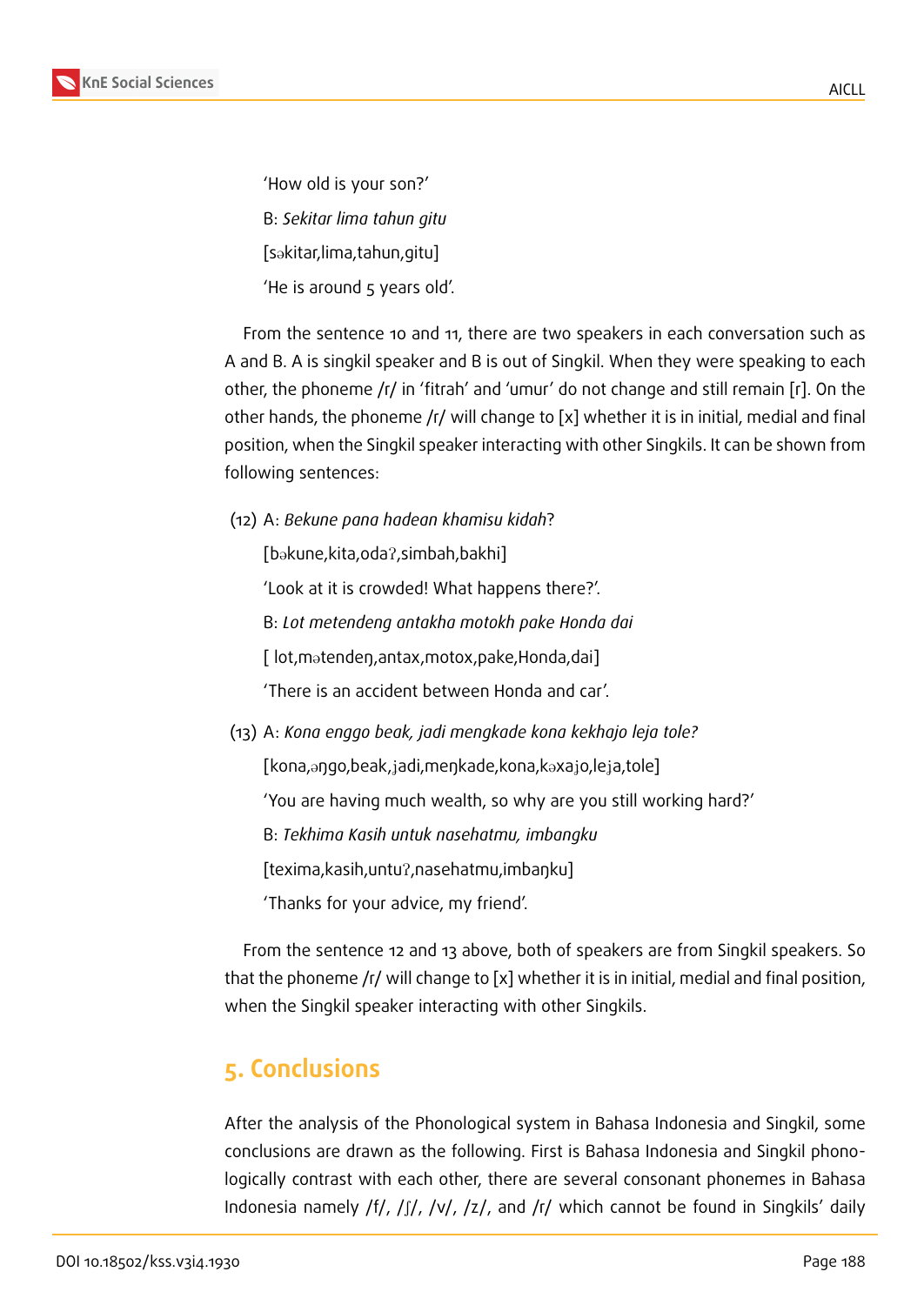



speaking. These sounds have different phonetic realization and are phonotactically different. The second is Singkil speakers use these phonetic forms as marker and identity when they interact with other Singkil speakers, it can be seen clearly from the use of phoneme /f/ and /r/. The phoneme /f/ changes to  $\lceil m \rceil$  when it is in initial position, meanwhile the phoneme /r/ becomes [x] whether it is in initial, medial and final position. The change of /f/ to  $[mp]$  and /r/ to [x] is exclusive in-group identity marker because at no stage they (Singkil speakers) use these sounds when talking to BI speakers. Third, language is reflexive; it means language is always about itself, no matter what else it is also about. Every utterance is an example of how an utterance can be structured, how it can sound, and what it can accomplish. Finally, connection between linguistic form and indexical meaning can be highlighted as people interact. (Barbara Johnstone cited in Llarmas, 2010, pp.32)

# **References**

- [1] Basrowi dan Sudikin. (2002). *Metode Penelitian Kualitatif, Perspektif Mikro*. Surabaya: Insan Cendikia Press.
- [2] Blaikie, Norman. (2000). *Designing Social Research: the Logic of anticipation*. Polity Press.
- [3] Central Bureau of Statistics (2015). *Data statistic Jumlah Penduduk, Suku dan Bahasa Daerah di Seluruh Kabupaten Singkil*. http:/BPS.go.id/file/dokumen/.
- [4] Clarck, Urszula. (2013). *Language and Identity in English*. New York: Routletdge.
- [5] Departemen Pendidikan dan Kebudayaan. (1998). *Tata Bahasa Baku Bahasa Indonesia*. Balai Pustaka. Jakarta
- [6] Fasold, R. (1984). *The Sociolinguistics of Society*. Oxford: Blackwell.
- [7] Ferguson, C.A. (1959). *Diglossia in P.P. Giglio (ed), Language and Social context* (pp. 232 -251). England: Penguin Books.
- [8] Grosjaen, Francois. (1982). *Life with two Languages: an Introduction to Bilingualism*. Harvard University Press.
- [9] Hill, Jane H. (2005). *Questions of Cultural Identity*. London: Sage.
- [10] Labov, Wiiliam. (1972). *Sociolinguistics Patterns*. Philadelphia: University of Pennsylvania Press.
- [11] Lee, W. (1968). *Thoughts on contrastive linguistics in the context of language teaching.* 19th Annual Roundtable (Monograph Series in Language and Linguistics), 21.
- [12] Washington, D.C.: Georgetown University Press.
- [13] Llarmas, Carmen and Dominic Watt. (2010). *Language and Identity* (pp.32). Edinburgh university Press.